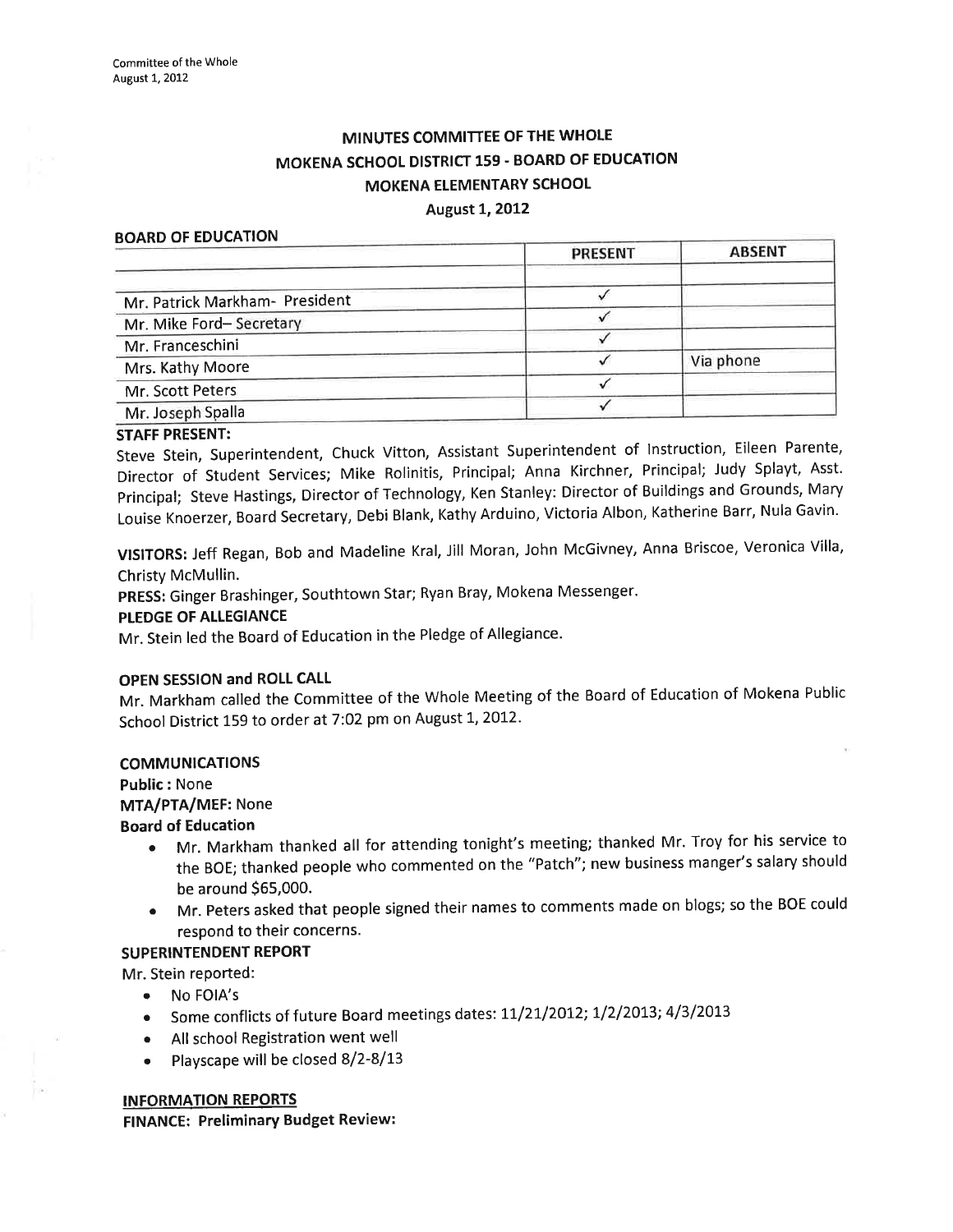Mr. Stein presented a very preliminary budget to the BOE, highlighting the increase in: Bonds, the textbook fund; bus lease fund; Schedule B fund. He commended the business office staff for their efforts due to the lack of business manager.

Mr. Markham will not support proposed preliminary budget

BOE asked for columns to Excel document of budget reflecting the larger dollar amount differences on certain line items.

### Level of Reserves

Mr. Stein and the BOE discussed the philosophy of this issue. Mr. Stein suggested continuing this subject once the new business manger is determined.

PARENT ADVISORY/DISCIPLINE: next meeting will be August 16 at MES in room 5126 to continue the discussion on bullying and Mokena Schools policy.

CURRICULUM: no report

#### POLICY: no report

BUILDINGS AND GROUNDS/TRANSPORTATION: no report

### LINCOLN WAY SPECIAL EDUCATION MINUTES

Mrs. Moore presented:

- . Pioneer Grove roof repair complete
- Joint Site and Long Range Planning met July 16; discussed needs for the future
- o Draft budget complete ; sent to feeder districts
- . August 13 is the first day of school

### INTERVIEWS FOR BOARD VACANCY AND VICE-PRESIDENT ELECTION

- o lnterview date for new Board member August 11 at 8 am in <sup>5126</sup>
- Seat at August 15 meeting along with electing a new Vice-President

#### closED sEssloN

At 8:30 pm, Mr. Peters motioned to in to Closed Session for the purposes of personnel to return. The motion was seconded by Mr. Franceschini. The Board was all in favor.

#### OPEN SESSION

Mr. Markham made a motion to call Open Session to order. The meeting was opened by unanimous vote.

#### ACTION REPORTS

#### PERSONNEL

#### Recommended Motion:

Mrs. Moore moved to approve personnel recommendations 1 through 3 as presented, subject to successful background checks, drug screening and physicals. The motion was seconded by Mr. Spalla. On Roll Call

Ayes: Mr. Ford, Mr. Franceschini, Mr. Markham, Mrs. Moore, Mr. Peters, Mr. Spalla Nays: None **Abstain:** None

| <b>MOTION CARRIED 6-0</b> |  |
|---------------------------|--|
| 1. Certified – New Hire   |  |

| t. Counce     | .       |         |                  |                        |
|---------------|---------|---------|------------------|------------------------|
| Antony Soyak  | Teacher | MES/MJH | 2012-2013 school | Lane 4, Step A         |
|               |         |         | vear             | \$39, 274              |
| Karen Bussean | Teacher | MES/MJH | 2012-2013 school | Lane 1, Step A         |
|               |         |         | vear             | \$21, 253.80- (.60FTE) |

2. Classified - Resignation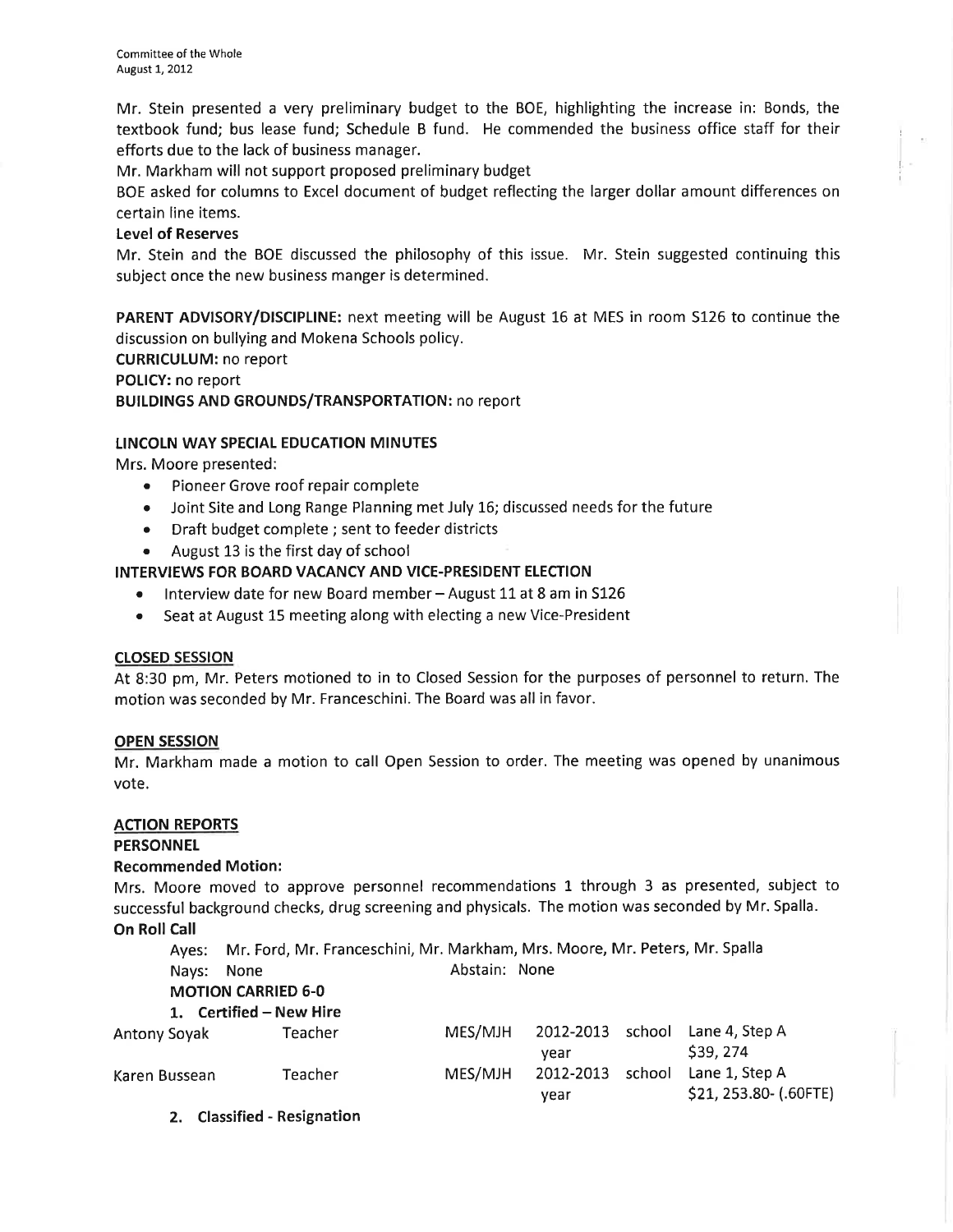| Sandy McSherry | Administrative<br>Secretary               | <b>MES</b>      | 7/18/2012 |
|----------------|-------------------------------------------|-----------------|-----------|
| Maria Barto    | <b>Bus Driver</b>                         | <b>District</b> | 7/19/2012 |
| $\sim$         | $\sim$ $\sim$ $\sim$ $\sim$ $\sim$ $\sim$ |                 |           |

#### 3. Classified- Reassignment

| Lin Silvestri | Administrative | <b>MES</b> | 2012-2013 school \$14.45/hr |                      |
|---------------|----------------|------------|-----------------------------|----------------------|
|               | Secretary      |            | vear                        | 7.5hrs/day 12 months |
|               |                |            |                             |                      |

Item number 4 under Personnel Recommendation - Transportation was tabled. Public comment:

o Mrs. Gavin commented on the need for a fulltime nurse at MIS

### FISCAL YEAR 2102-2013 SPECIAL EDUCATION BUDGET

### Recommended Motion:

Mrs. Moore moved that the Board authorized Mokena School District 159 representative to approve the Fiscal year 2012-2013 Budget for Lincoln-Way Area Special Education Cooperative, District #843 as presented. The motion was seconded by Mr. Spalla.

On Roll Call

Ayes: Mr. Ford, Mr. Franceschini, Mr. Markham, Mrs. Moore, Mr. Peters, Mr. Spalla Nays: None **Abstain:** None MOTION CARRIED 6-0

## APPOINTMENT OF TREASURER

### Recommended Motion:

Mrs. Moore moved to approve the recommendation to appoint Steve Stein to serve as District 159's treasurer for a term beginning August 1, 2012, and concluding on June 30, 2013, and approve the notice and resolution as presented. The motion was seconded by Mr. Markham.

On Roll Call

Ayes: Mr. Ford, Mr. Franceschini, Mr. Markham, Mrs. Moore, Mr. Peters, Mr. Spalla Nays: None **Abstain:** None MOTION CARRIED 6-0

### CONTRACT FOR IVY LEAGUE AND KINDERBRIDGE

#### Recommended Motion:

Mr. Peters moved to approve the contract for lvy League's Before and After School Care Program and the Kinderbridge program at Mokena Elementary from August 2, 2012 to June 9, 2015. The motion was seconded by Mr. Spalla.

On Roll Call

Ayes: Mr. Ford, Mr. Franceschini, Mr. Markham, Mrs. Moore, Mr. Peters, Mr. Spalla Nays: None **Abstain:** None MOTION CARRIED 6-0

## AUDITOR CONTRACT RENEWAL

#### Recommended Motion:

Mrs. Moore moved to that the Board of Education accept the audit proposal from Mulcahy, Pauritsch and Salvador & Co for the Fiscal Year 2011-12, 2012-13, and 2013-14 audits as recommended by the Finance committee. The motion as seconded by Mr. Peters.

Discussion among the BOE took place.

## No Roll was taken

## Amended motion:

Mr. Franceschini moved that the Board of Education accept the audit proposal from Mulcahy, Pauritsch and Salvador & Co for the Fiscal Year 2012-13. The motion was seconded by Mr. Spalla.